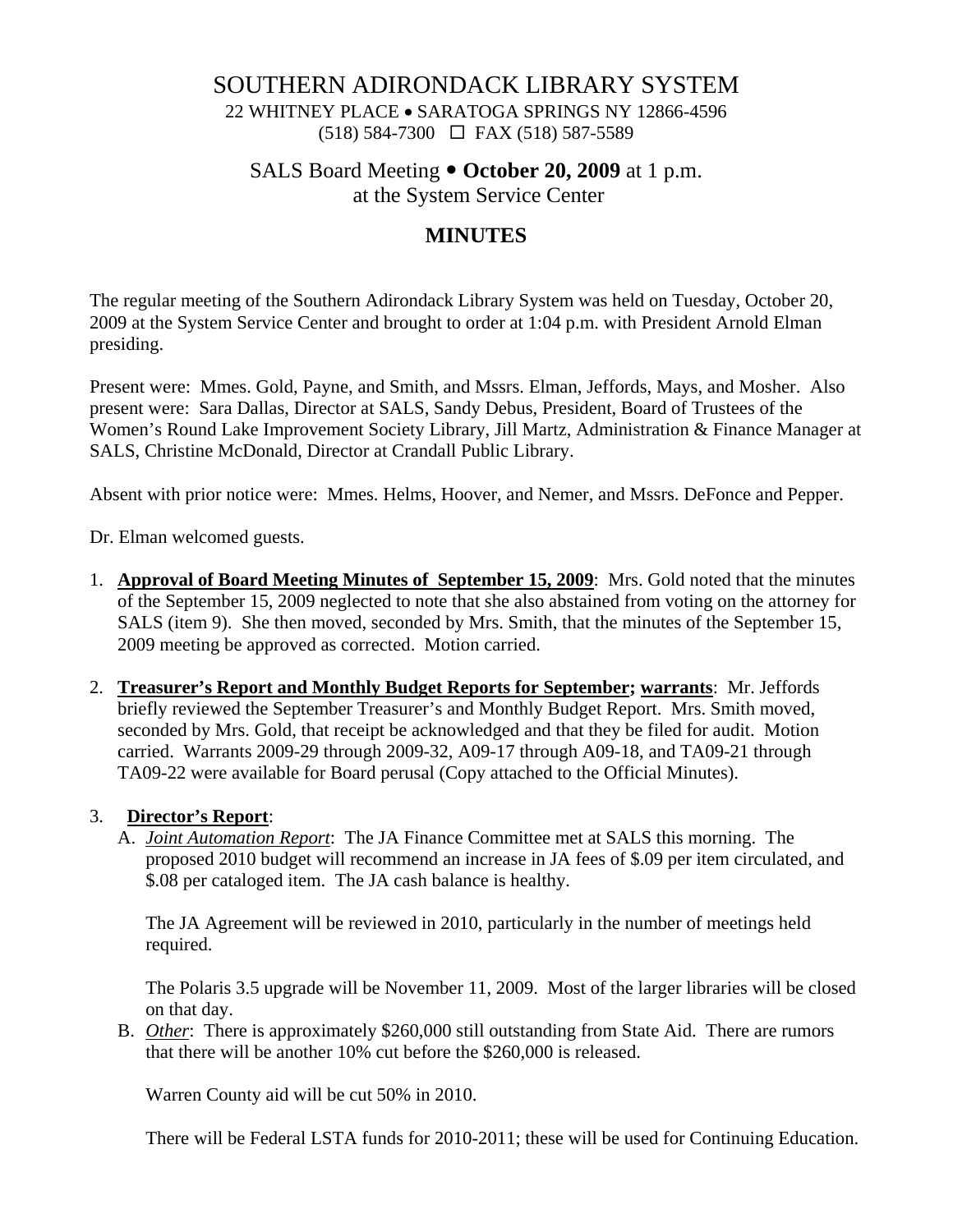*SALS Board Meeting Agenda, June 17, 2008………………………………………………………..……..2*  NYSL Lobby Day is March 2, 2010; appointments will be made.

A flyer from the NYSL concerning the Consumer Product Safety Improvement Act and lead in library books was handed out. It states that the law did not intend to include library books in the law.

SALS will be getting estimates on making the parking lot entry door handicapped accessible with a "push button" entry feature.

Velocity still owes SALS about \$7,000 in lost materials. This amount was withheld from their final payment for delivery service. Velocity has filed for bankruptcy.

The Women's Round Lake Improvement Society Library has submitted a \$26,785 Construction Grant Application; it is already with Grace Kelly at the State.

#### 4. **Committee Reports**:

- A. *Audit & Finance*: Mr. Jeffords reviewed the proposed 2010 SALS budget. There were changes in the amounts on lines 20 and 52 from the previously distributed proposed budget due to the projected decrease in Warren County Aid. A projected 10% decrease in State Aid had already been reflected. Mr. Jeffords, as Chair of the Audit & Finance Committee, recommends approving the proposed budget as presented. Motion carried.
- B. *Building*: Mr. Mays reported that an estimate was received for a push-button to open handicapped door for the parking lot entry door. This estimate does not include installation. Installation quotes are in process. He recommends holding approval until the installation quotes are received.
- C. *Bylaws Committee*:
- D. *Central Library Aid and Services*:
- E. *County Aid Coordinators*:
- F. *Library Services:*
- G. *Personnel*:
- H. *Trustee Nominating*:
- 5. **Unfinished Business**: Mr. Jeffords received the contract from the Spiritual Life Center for SALS Annual Meeting May 17, 2010. Bob Warren will present a program on Susan B. Anthony.

## 6. **New Business**:

- A. *Vote on SALS 2010 Budget*: The Board approved SALS 2010 budget under the Audit & Finance Committee report.
- B. *Letter of Engagement from Auditors*: Mr. Jeffords moved, seconded by Mrs. Gold, that the Board authorize Dr. Elman to sign the Letter of Engagement from Flynn, Walker Diggin C.P.A., P.C. Motion carried.
- C. *Round Lake Variance*: On the 2008 Annual Report to the State, Round Lake Library indicated they did not have a Masters level Director. SALS must recommend approval of a Variance and send it to the State. Mrs. Smith moved, seconded by Ms. Payne, that SALS recommend approval of this Variance. Motion carried. A Masters Level Director is now in place at the Round Lake Library.
- D. *Round Lake Construction Grant:*
- E. *MVLS/SALS Joint Automation fee increases*: Mr. Jeffords moved, seconded by Mr. Mays, to approve the proposed increase in JA fees of \$.09 per circulated item and \$.08 per cataloged item. Motion carried.